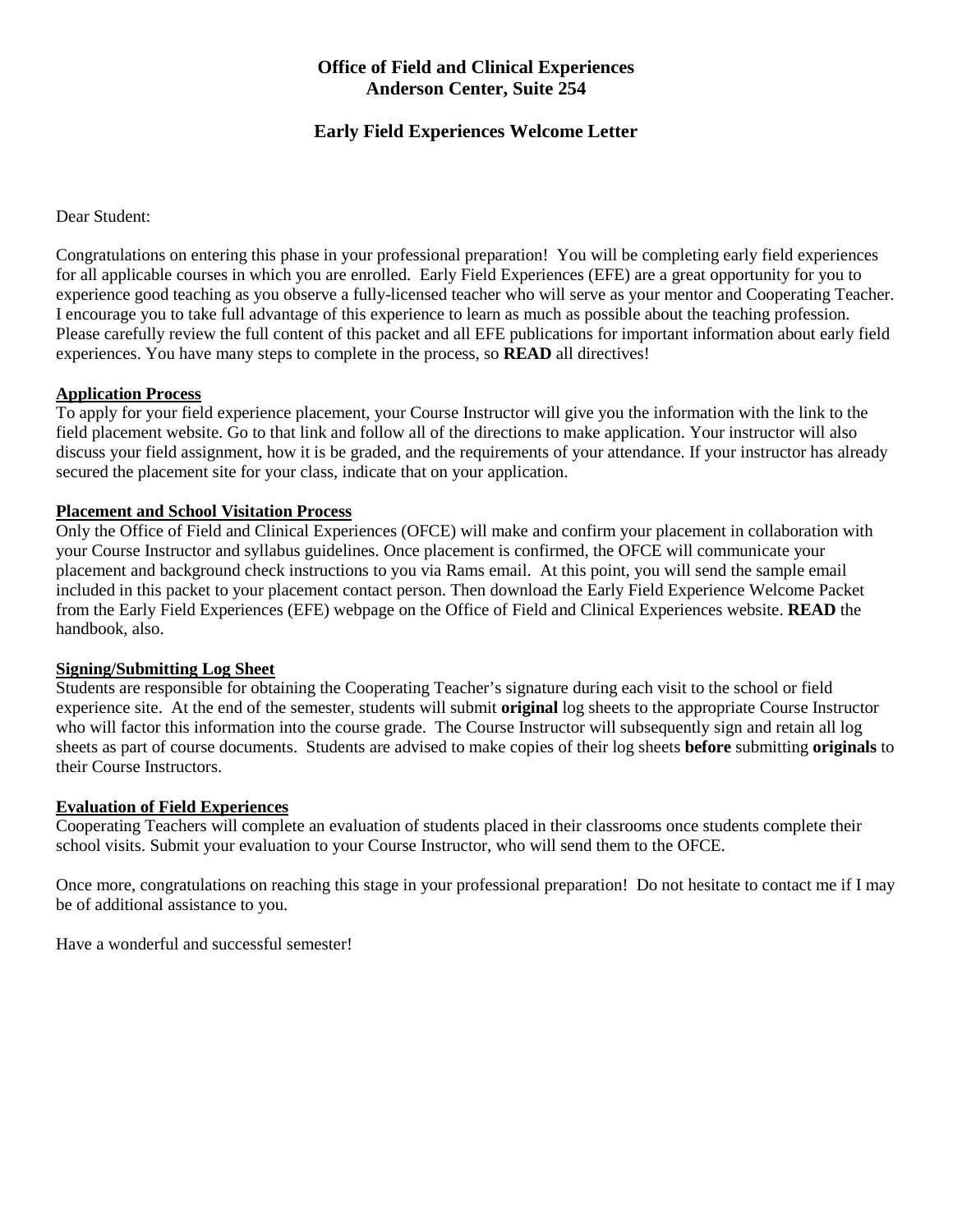## **Sample Email to Send to Cooperating Teacher**

**To:**  $\blacksquare$ 

(Type name of your Cooperating Teacher; Type name of Course Instructor)

**Cc:** Dr. Fran Oates via email at: oatesfr@wssu.edu

**Date:** \_\_\_\_\_\_\_\_\_\_\_\_\_\_\_\_\_\_\_\_\_\_\_\_\_\_\_\_\_\_\_\_\_\_\_\_\_\_\_\_\_\_\_\_\_\_\_\_\_\_\_\_\_\_\_\_

**Subject:** Field Experience Assignment

Greetings!

I have been assigned to your school to do my field experience. I have read the requirements in the WSSU Field Handbook and I have completed the background check information on the WSFCS Volunteer's website.

Please send me a return email with the days and times I may come to introduce myself and to bring a copy of my assignment. Thank you for hosting me. I look forward to coming and working under your supervision.

**Student's Signature**\_\_\_\_\_\_\_\_\_\_\_\_\_\_\_\_\_\_\_\_\_\_\_\_\_\_\_\_\_\_\_\_\_\_\_\_\_\_\_\_\_\_\_\_\_\_\_\_\_\_\_\_\_\_\_\_\_\_\_\_

**(First Name, Middle Initial, Last Name)**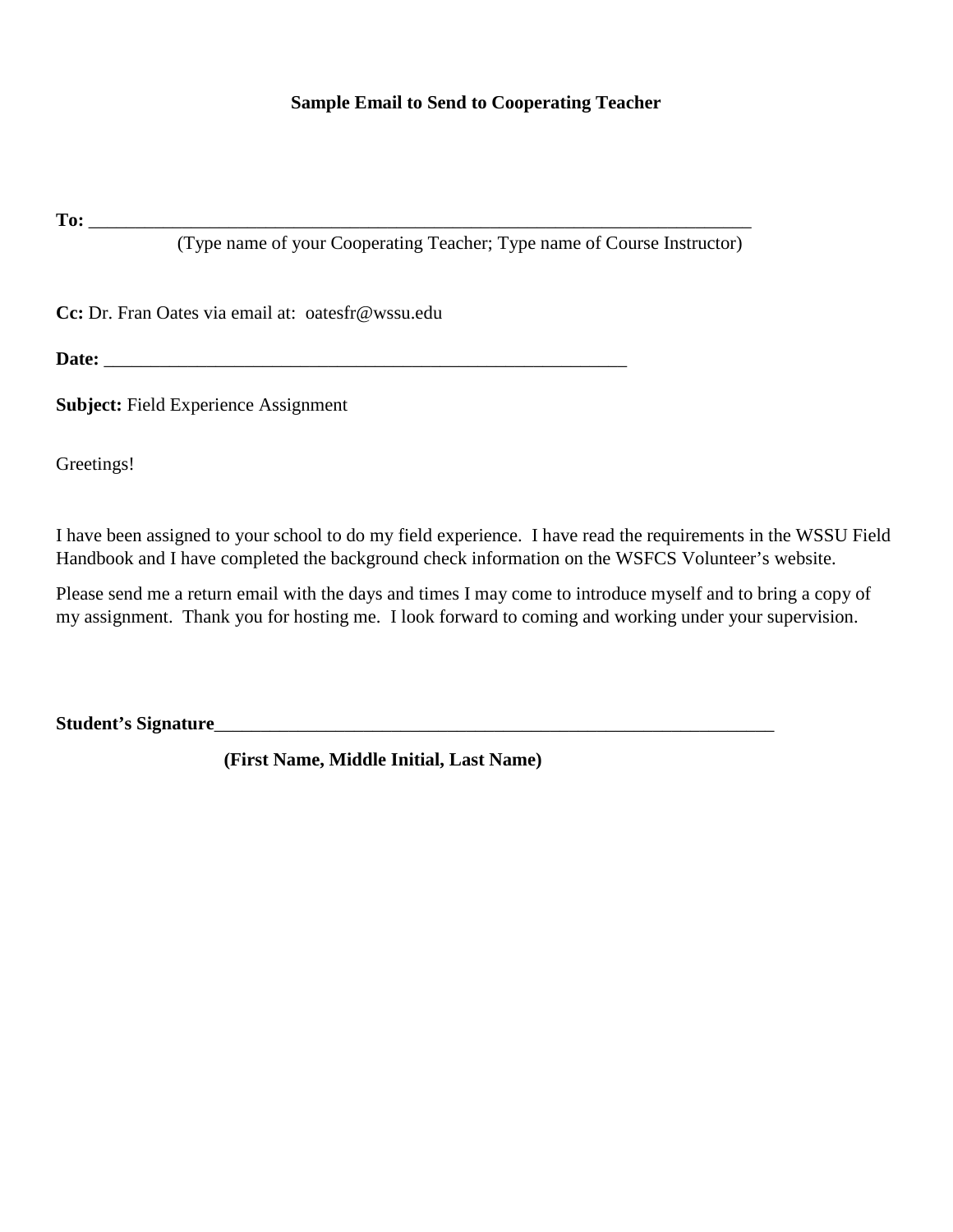## **WINSTON-SALEM STATE UNIVERSITY SCHOOL OF EDUCATION AND HUMAN PERFORMANCE**

## **FIELD EXPERIENCE LOG SHEET INSTRUCTIONS**

Field experience hours are required for Teacher Licensure in all education programs. Log sheets should be completed by the student and signed by a Cooperating Teacher or Supervisor during each visit to an appropriate site. *Completed log sheets should be signed and submitted to the Field Experience Course Instructor upon completion of the field experience*.

|                             |        |                                                         | Course # & Section $\overline{\qquad \qquad }$ |
|-----------------------------|--------|---------------------------------------------------------|------------------------------------------------|
|                             |        |                                                         |                                                |
|                             |        | Total Field Experience hours for this course: _________ |                                                |
|                             |        |                                                         |                                                |
| Semester: (Circle One) Fall | Spring | Summer                                                  |                                                |
|                             |        |                                                         |                                                |

**Important Note:** All original forms must be submitted to the course instructor by the student following syllabi instructions. Log sheets will be retained by the course instructor as part of course records. Students are strongly encouraged to retain their own copies of all log sheets prior to submitting them to course instructors.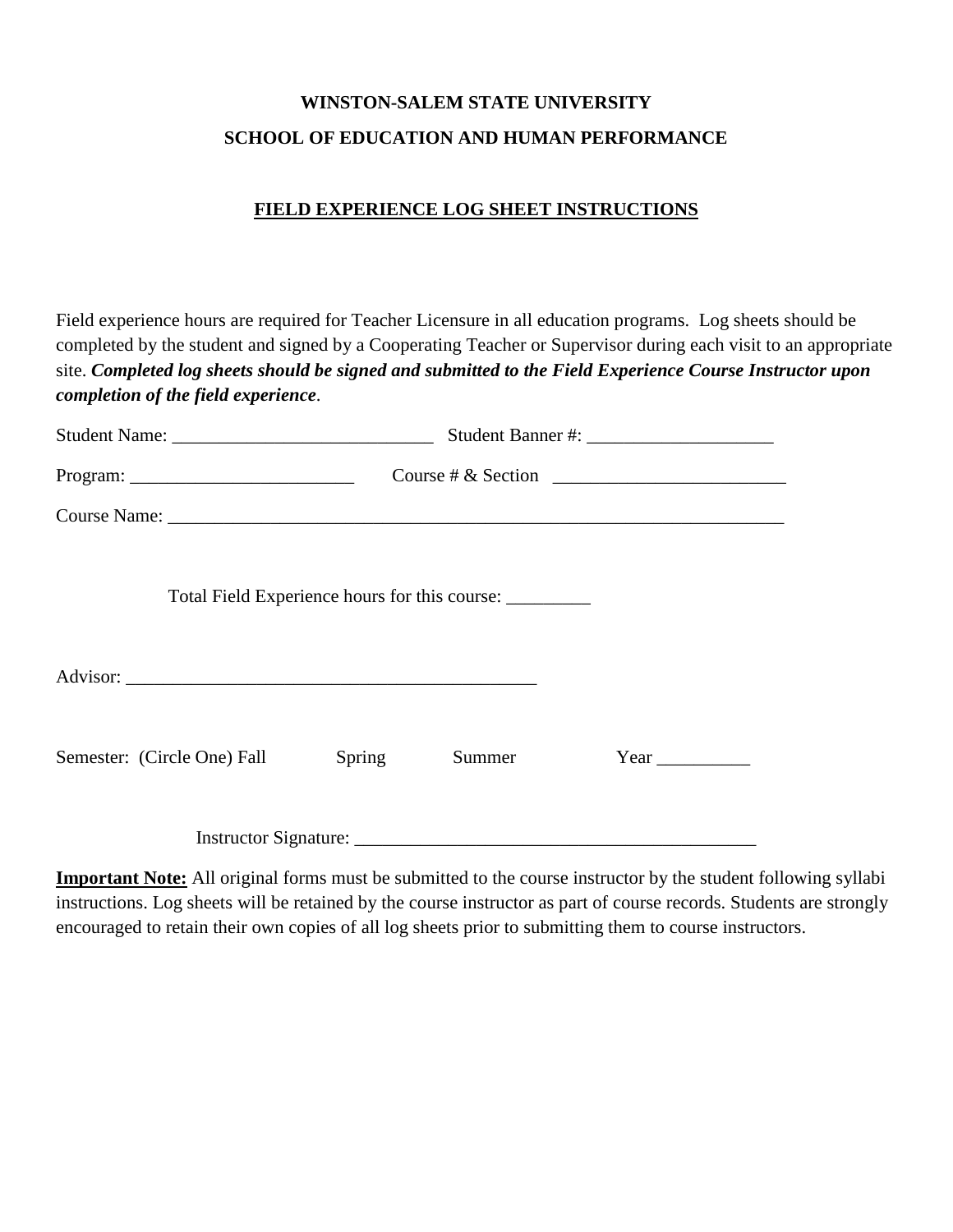## **WINSTON-SALEM STATE UNIVERSITY SCHOOL OF EDUCATION PRECLINICAL and EARLY FIELD EXPERIENCE LOG**

| <b>DATE</b> | <b>TIME</b><br>IN | <b>TIME</b><br><b>OUT</b> | <b>HOURS</b><br><b>COMPLETED</b> | <b>ACTIVITY</b> | <b>TEACHER'S</b><br><b>SIGNATURE</b> |
|-------------|-------------------|---------------------------|----------------------------------|-----------------|--------------------------------------|
|             |                   |                           |                                  |                 |                                      |
|             |                   |                           |                                  |                 |                                      |
|             |                   |                           |                                  |                 |                                      |
|             |                   |                           |                                  |                 |                                      |
|             |                   |                           |                                  |                 |                                      |
|             |                   |                           |                                  |                 |                                      |
|             |                   |                           |                                  |                 |                                      |
|             |                   |                           |                                  |                 |                                      |
|             |                   |                           |                                  |                 |                                      |
|             |                   |                           |                                  |                 |                                      |
|             |                   |                           |                                  |                 |                                      |
|             |                   |                           |                                  |                 |                                      |
|             |                   |                           |                                  |                 |                                      |

**TOTAL HOURS \_\_\_\_\_\_\_\_\_\_\_\_on this log sheet.** 

| <b>Student's Signature:</b>           | Date: |
|---------------------------------------|-------|
| <b>Cooperating Teacher Signature:</b> | Date: |
| <b>Course Instructor's Signature:</b> | Date: |

*NOTE: Please use a separate form for each course requiring field experiences. Duplicate as necessary.*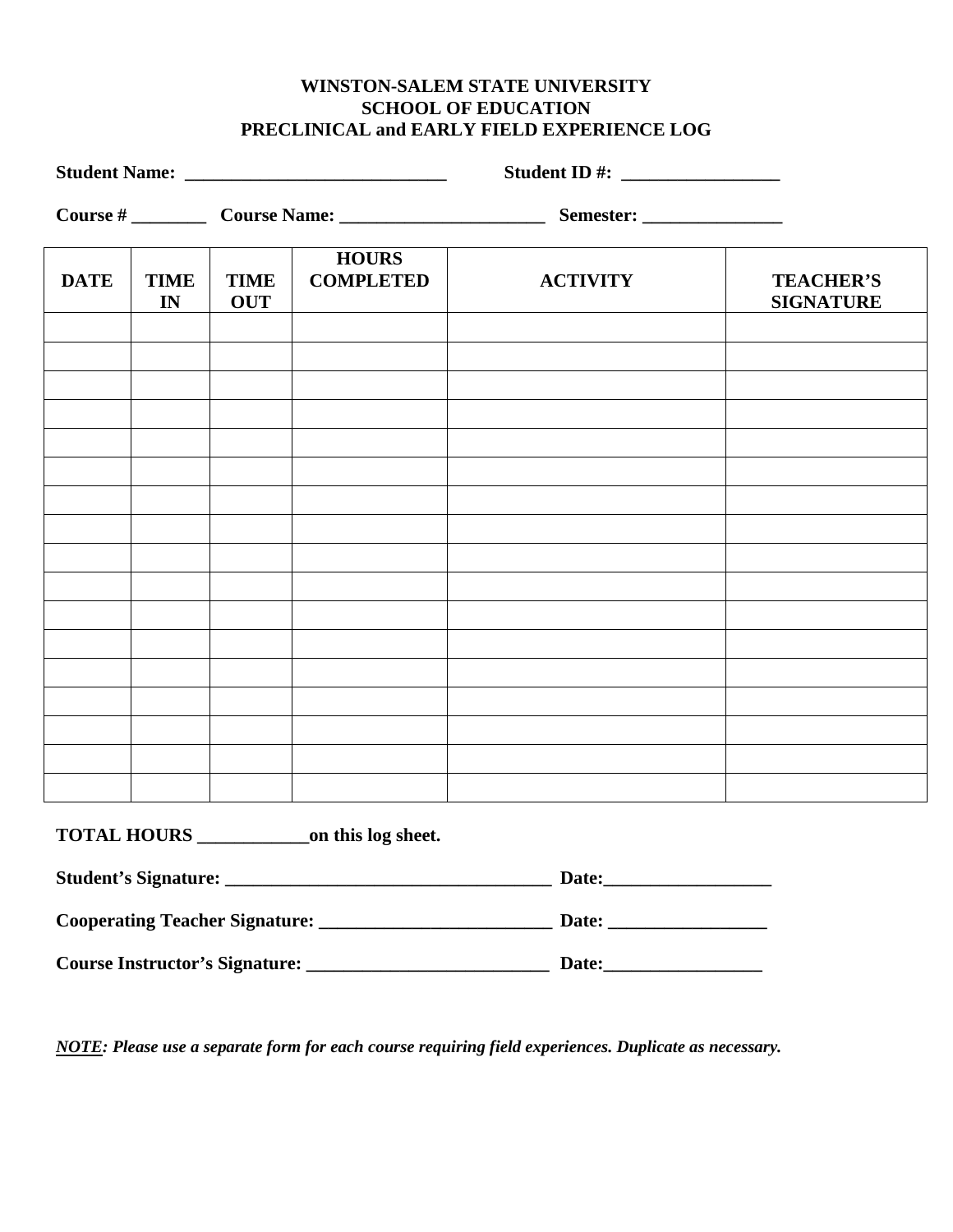## **Office of Field and Clinical Experiences Anderson Center, Suite 254**

## **Early Field Experiences Welcome Letter**

Dear Cooperating Teacher:

Greetings from the Office of Field and Clinical Experiences at Winston-Salem State University! I extend to you deep appreciation for your continuing mentorship of our teacher candidates. The educational experiences you provide are critical to building in teacher candidates the knowledge, skills, and professional dispositions set forth by the North Carolina Department of Public Instruction (NC DPI), the Council for the Accreditation of Educator Preparation (CAEP), and other specialized professional organizations.

Candidates completing course-related field experiences are in the beginning stages of acquiring what is expected of beginning teachers. Winston-Salem State University requires candidates to complete a variety of assignments designed to guide them in acquiring the necessary knowledge and skills linked to individual course objectives. Required assignments will vary, but may include the following: observation only, small group instruction, interviews with school personnel, case studies, tutoring, reflections (journaling), board meeting attendance, or similar activities. In addition to observing in classrooms during school visits, candidates are expected to interact with students and to engage in routine teaching-related activities, as you deem appropriate. Teacher candidates will provide you with a copy of related assignments from their instructors that includes the number of hours candidates are required to attend.

## **Your Role as a Mentor/ Cooperating Teacher**

We ask that you introduce any teacher candidates assigned to your classroom to the students, and then assist the candidates in seeing themselves as professionals. We also ask that you complete a short evaluation of candidate attitude and professional dispositions toward the end of the experience. The candidate will give you a copy of the evaluation before their last visit. Please allow the candidate to complete the course assignments and to be engaged as appropriate.

### **Suggested Activities for Teacher Candidates**

- Learning the routines of the classroom
- Working with students one-on-one or in small groups
- Assisting students with independent work
- Reading to students
- Assisting with grading papers

Please contact our office with any questions you may have regarding your role as a mentor to WSSU teacher candidates placed in your classroom.

Thank you and have a wonderful semester!

Office of Field and Clinical Experiences [oatesfr@wssu.edu](mailto:oatesfr@wssu.edu)